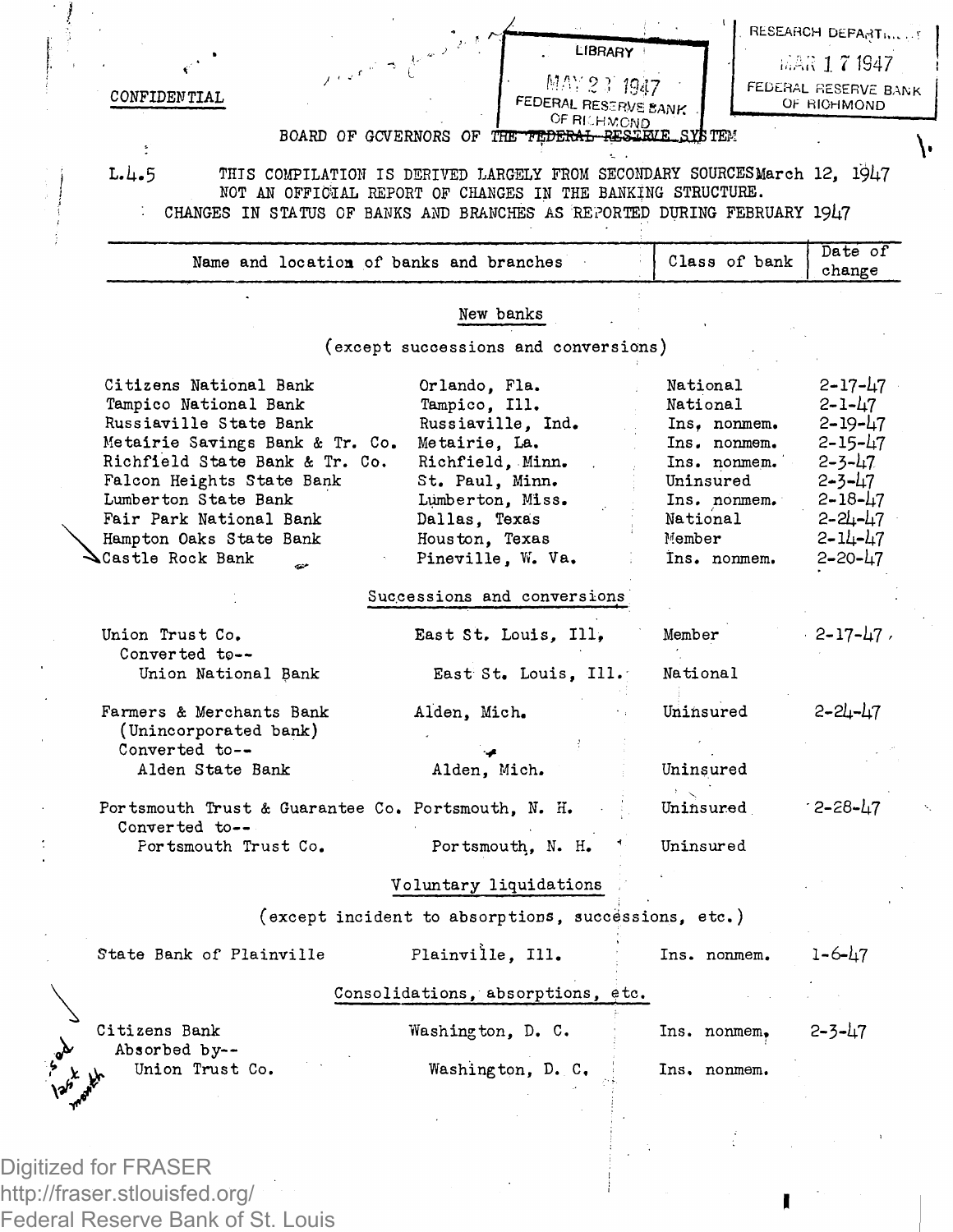| Name and location of banks and branches                                                                               |                                                         | Class of bank | Date of<br>change |
|-----------------------------------------------------------------------------------------------------------------------|---------------------------------------------------------|---------------|-------------------|
|                                                                                                                       | Consolidations, absorptions, etc. - Cont'd              |               |                   |
| Vassar Bank                                                                                                           | Arlington, N.Y.<br>(P.O. Poughkeepsie, N. Y.)           | Member        | $2 - 17 - 47$     |
| First National Bank<br>These two banks consolidated                                                                   | Poughkeepsie, N. Y.                                     | National      |                   |
| under charter and title of--<br>First National Bank                                                                   | Poughkeepsie, N. Y.                                     | National      |                   |
| State Bank of Mansfield<br>Absorbed by --                                                                             | Mansfield, Texas                                        | Member        | $2 - 3 - 47$      |
| Union Bank & Trust Co.                                                                                                | Fort Worth, Texas                                       | Ins. nonmem.  |                   |
|                                                                                                                       | Admissions of State Banks to Federal Reserve membership |               |                   |
| Blackshear Bank                                                                                                       | Blackshaar, Ga.                                         | Ins. nonmem.  | 2-5-47            |
| Citizens Bank                                                                                                         | Colquitt, Ga.                                           | Ins. nonmem.  | 2-6-47            |
| Bastrop Bank & Trust Co.                                                                                              | Bastrop, La.                                            | Ins. nonmem.  | $2 - 15 - 47$     |
| Culbertson State Bank                                                                                                 | Culbertson, Mont.                                       | Ins. nonmem.  | $2 - 20 - 47$     |
| First State Bank                                                                                                      | Froid, Montana                                          | Ins. nonmem.  | $2 - 20 - 47$     |
| Dollar Savings Bank Co.                                                                                               | Niles, Ohio                                             | Ins. nonmem.  | $2 - 13 - 47$     |
| Citizens Bank                                                                                                         | Darlington, S. C.                                       | Ins. nonmem.  | $2 - 11 - 47$     |
|                                                                                                                       | Changes in name or location                             |               |                   |
| Lakeside Commercial & Svgs. Bk.<br>Name and location changes to--<br>Valley Commercial & Savings Bk. El Cajon, Calif. | Lakeside. Calif.                                        | Ins. nonmem.  | 2-24-47           |
| Home National Bank                                                                                                    | Meriden, Conn.                                          | National      | 2-1-47            |
| Name changed to--.<br>Home National Bank & Trust Co.                                                                  |                                                         |               |                   |
| Merchants & Farmers Bank                                                                                              | Madison, Fla.                                           | Ins. nonmem.  | 1-30-47           |
| Name changed to --<br>Florida Bank at Madison                                                                         |                                                         |               |                   |
| Bossier State Bank<br>Name changed to--<br>Bossier Bank & Trust Co,                                                   | Bossier City, La.                                       | Ins. nonmem.  | $2 - 17 - 47$     |
|                                                                                                                       |                                                         |               |                   |
| New Farmers & Merchants State Bk. Russell, Minn.<br>Name changed to--<br>Farmers State Bank                           |                                                         | Ins. nonmem.  | 1-13-47           |

Federal Reserve Bank of St. Louis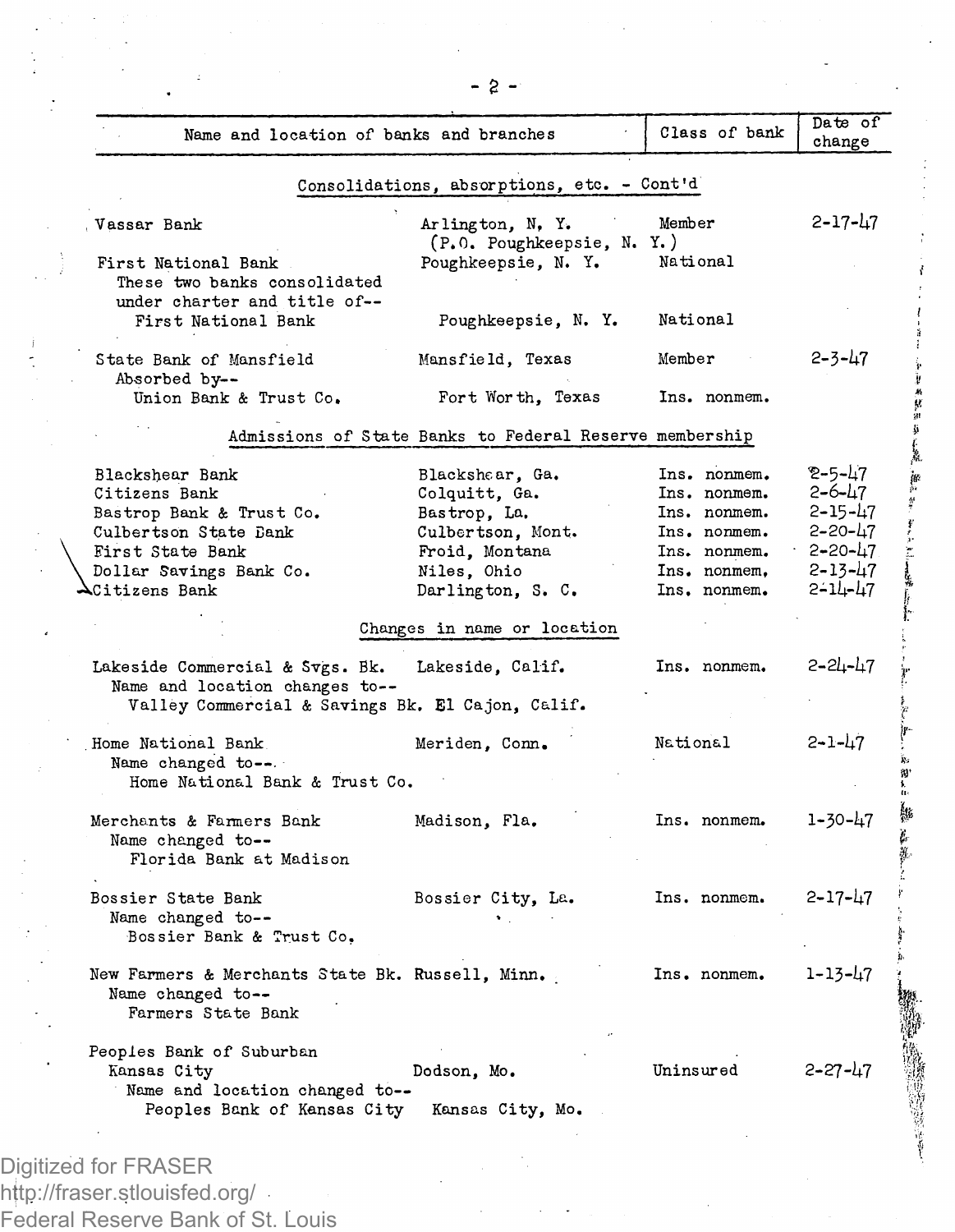| Name and location of banks and branches                   |                                                                                             | Class of bank | Date of<br>change |
|-----------------------------------------------------------|---------------------------------------------------------------------------------------------|---------------|-------------------|
|                                                           | Changes in name or location - Cont'd                                                        |               |                   |
| First Savings Bank<br>Name changed to--                   | Ravenna, Chio                                                                               | Member        | $1 - 14 - 47$     |
| First Savings Bank & Trust Co.                            |                                                                                             |               |                   |
| Depositors Industrial Loan Bank<br>Name changed to --     | Lynchburg, Va.                                                                              | Ins. nonmem.  | 2-7-47            |
| Depositors Bank                                           | Branches established                                                                        |               |                   |
|                                                           |                                                                                             |               |                   |
|                                                           | (excluding offices at military reservations but including<br>banks converted into branches) |               |                   |
| Valley Commercial & Savings Bk.                           | El Cajon, Calif.                                                                            | Ins. nonmem.  |                   |
| Lakeside Branch<br>(De novo)                              | Lakeside, Calif.                                                                            |               | 2-24-47           |
| American Trust Co.                                        | San Francisco, Calif.                                                                       | Member        |                   |
| Orinda Office<br>(De novo)                                | Orinda, Calif.                                                                              |               | 2-10-47           |
| Union Trust Co.                                           | Washington, D. C.                                                                           | Ins. nonmem.  |                   |
| 14th & G Street Office<br>(Formerly Citizens Bank)        | 700 Fourteenth St., N.W.                                                                    |               | 2-3-47            |
| Bastrop Bank & Trust Co.<br>West Madison St. Branch       | Bastrop, La.                                                                                | Member        | 2-19-47           |
| (De novo)                                                 | Bastrop, La.                                                                                |               |                   |
| Provident Savings Bank<br>Belair Road & Frankford Ave.    | Baltimore, Md.                                                                              | Ins. nonmem.  |                   |
| Branch<br>(De novo)                                       | 5311 Belair Road                                                                            |               | $2 - 15 - 47$     |
| First National Bank                                       | Poughkeepsie, N. Y.                                                                         | National      |                   |
| Vassar Branch<br>(Formerly Vassar Bank).                  | Arlington, N.Y.<br>(P. O. Poughkeepsie, N. Y.)                                              |               | $2 - 17 - 47$     |
| Union National Bank                                       | Charlotte, N. C.                                                                            | National      |                   |
| Myers Park Branch<br>(De novo)                            | 609 Providence Rd.                                                                          |               | 1-28-47           |
| Plaza Branch                                              | 1506 Central Avenue                                                                         |               | $2 - 1 - 47$      |
| (De novo)                                                 |                                                                                             |               |                   |
| Edgecombe Bank & Trust Co.<br>Oak City Branch<br>(De nov) | Tarboro, N. C.<br>Oak City, N. C.                                                           | Ins. nonmem.  | 2-5-47            |

Digitized for FRASER http://fraser.stlouisfed.org/ Federal Reserve Bank of St. Louis  $\hat{\mathcal{A}}$ 

 $\sim$